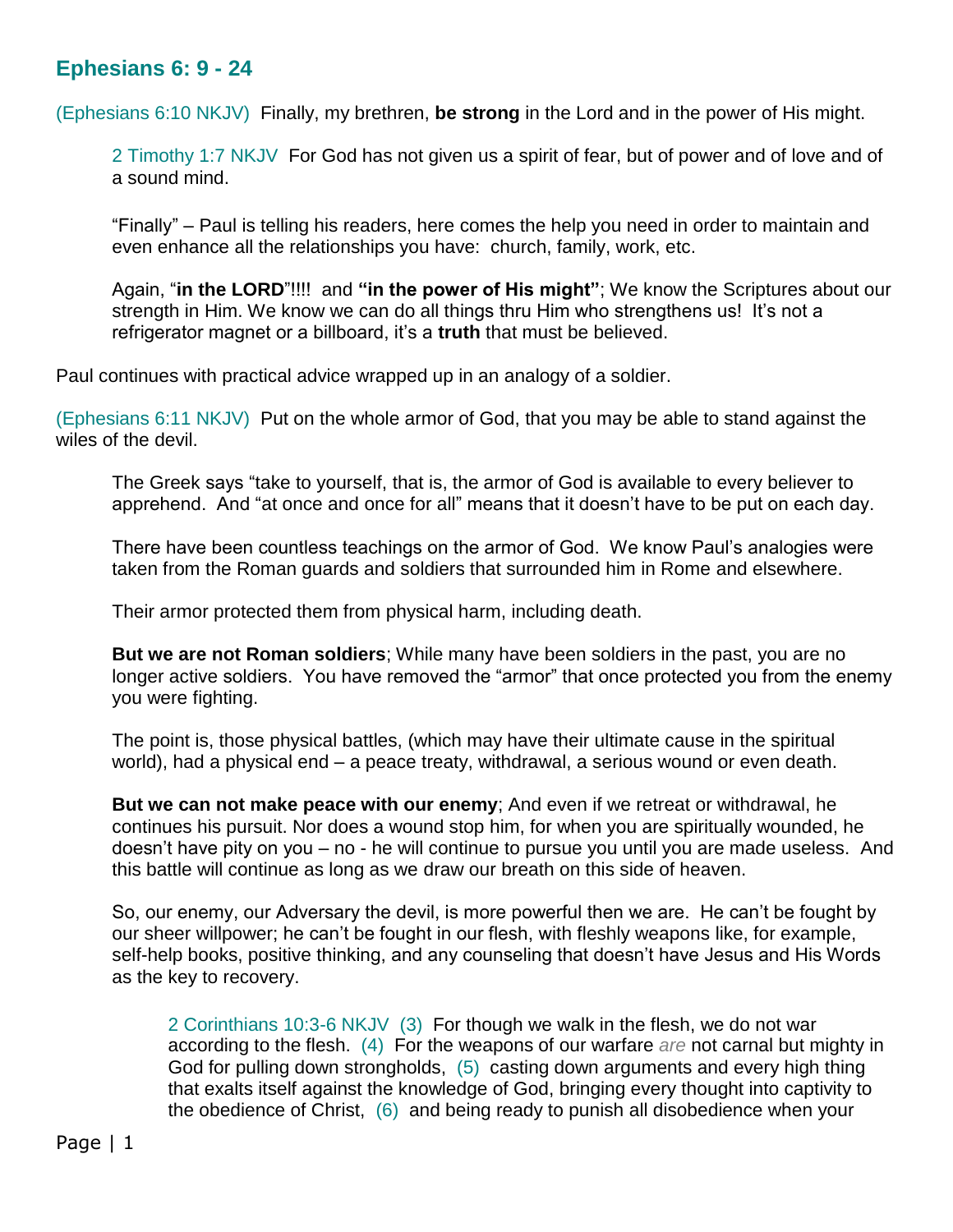obedience is fulfilled.

BTW: pulling down actually means demolishing. It's a God-thing and He does the fighting because He's the Mighty One. We stand behind Him or with Him!

 **BUT: God** is bigger than the boogey man **He's** bigger than Godzilla and the monsters on T.V **Oh** God is bigger than the boogie man and He's big enough for you and me

How does **God's armor** protect us? How do we think about the armor? Is there a danger in getting hyper-vigilant with respect to the devil?

Some make a ritual out of putting on the armor each day. But the simple truth is, Paul tells us to PUT it on and KEEP it on at all times.

(Ephesians 6:12 NKJV) For we do not wrestle against flesh and blood, but against principalities, against powers, against the rulers of the darkness of this age, against spiritual *hosts* of wickedness in the heavenly *places.*

While our battle is spiritual, it is experienced here on earth.

When there is any kind of disunity, any conflict in our relationships, and antagonisms, Paul says that our battle is actually spiritual. There are spiritual forces that would love to see us fall and we come against each other by listening to their lies, especially the one that says, "you're right and they are wrong; or I'm more spiritual and therefore I know better than you" or I'm the boss of you and you will submit to me".

There are illnesses that are spiritually based. But since we live in a broken and fallen world, you must seek the gift of spiritual discernment to determine whether this is the cause or if it is just our again flesh.

But, how can we battle invisible forces? I want to look at the armor of God that answers that question… .

(Ephesians 6:13 NKJV) Therefore take up the whole armor of God, that you may be able to withstand in the evil day, and having done all, to stand.

This armor, God's armor, is singularly focused on two related things:

- 1. Withstand, in other words, come against evil
- 2. Stand, in other words, remain standing, established

(Ephesians 6:14 NKJV) Stand therefore, having girded your waist with truth, having put on the breastplate of righteousness,

We CAN stand!!! Therefore, the command.

The TRUTH is central, the TRUTH is key, the TRUTH is Jesus who holds all things together like a belt around our waist.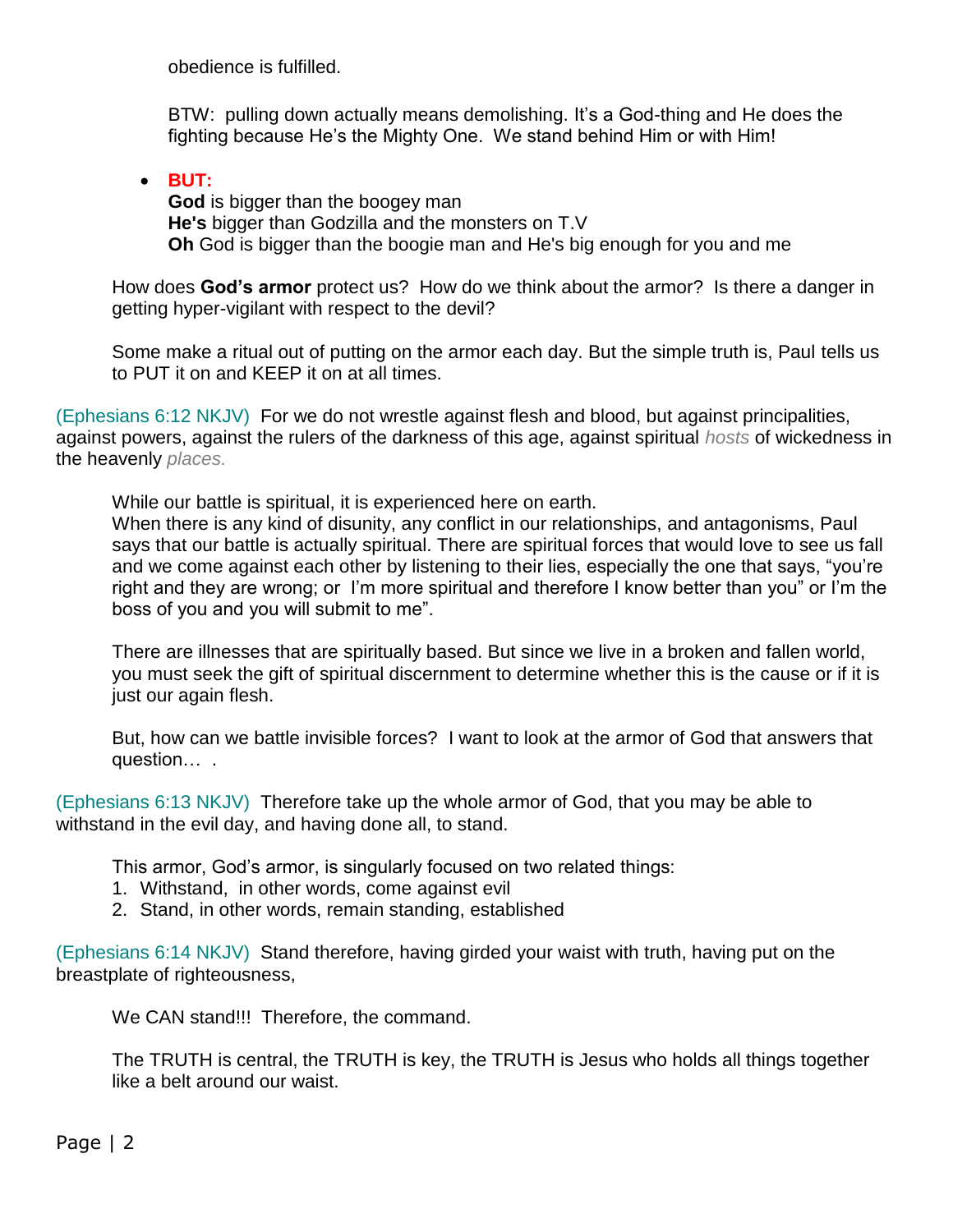What has been **given** to us can **protect** us! Our righteousness is a truth that goes beyond this world. Satan constantly reminds us of our sin. But God declared us righteous and regardless of the sin that sometimes entangles us, that TRUTH of His forgiveness thru the Blood of Jesus still stands.

That truth needs to abide in our hearts so that, like a breastplate it is protected.

(Ephesians 6:15 NKJV) and having shod your feet with the preparation of the gospel of peace;

God has given us the Gospel of peace, the gospel of reconciliation through the Person and Work of Christ Jesus. We are to keep it, AND we give it away by walking in it!

(Ephesians 6:16 NKJV) above all, taking the shield of faith with which you will be able to quench all the fiery darts of the wicked one.

**ABOVE ALL: Faith**! This is our hope, this is our true vision of things unseen. It isn't wishful thinking. It was critical in the day of our salvation and it is critical for our day to day walk with the LORD. For many things come at us and against us: the godless **world**, our own **flesh** and **demonic** enemies. When the world, through all forms of media, bombards us with "fiery darts", our faith puts out those flames and the darts cannot penetrate our shield. The phrase "**quench all the fiery darts**" is purposeful. Paul saw how the soldiers drenched their shields with water so that they would withstand an attack of flaming arrows. **BTW**: these darts are constantly coming at us! But our faith is made strong in Jesus!

(Ephesians 6:17 NKJV) And take the helmet of salvation, and the sword of the Spirit, which is the word of God;

**Our assured salvation protects our thinking; we wear our salvation on our head as a helmet.** 

I AM SAVED! I AM A CHILD OF GOD! I HAVE A BROTHER, A FRIEND IN HEAVEN WHO INTERCEDES FOR ME, WHO FIGHTS FOR ME AND AT MY WEAKEST, HOLDS ME UP! OUR JESUS IS OUR SALVATION; PLEASE!!! Don't take this for granted! Don't say, "Oh well, I'm saved but….". That is a demonic attack!

The sword has been called the only offensive weapon in the armor. The WORD of God helps us to resist the liars, the mockers, the scoffers and to push back, to help set boundaries against those who love to fight us.

(Ephesians 6:18 NKJV) praying always with all prayer and supplication **in the Spirit**, **being watchful** to this end with all perseverance and supplication for all the saints—

All the foregoing armor is apprehended through our communication and relationship with God. We cannot, I repeat, we cannot stand alone. Our relationship is critical and when we're not abiding in Him, we are at risk for a spiritual battle. When we don't feel like praying, or reading the Word, the lies will come; **What lies have we believed to avoid praying and reading His word?**

But also, be watchful, that is, stay alert!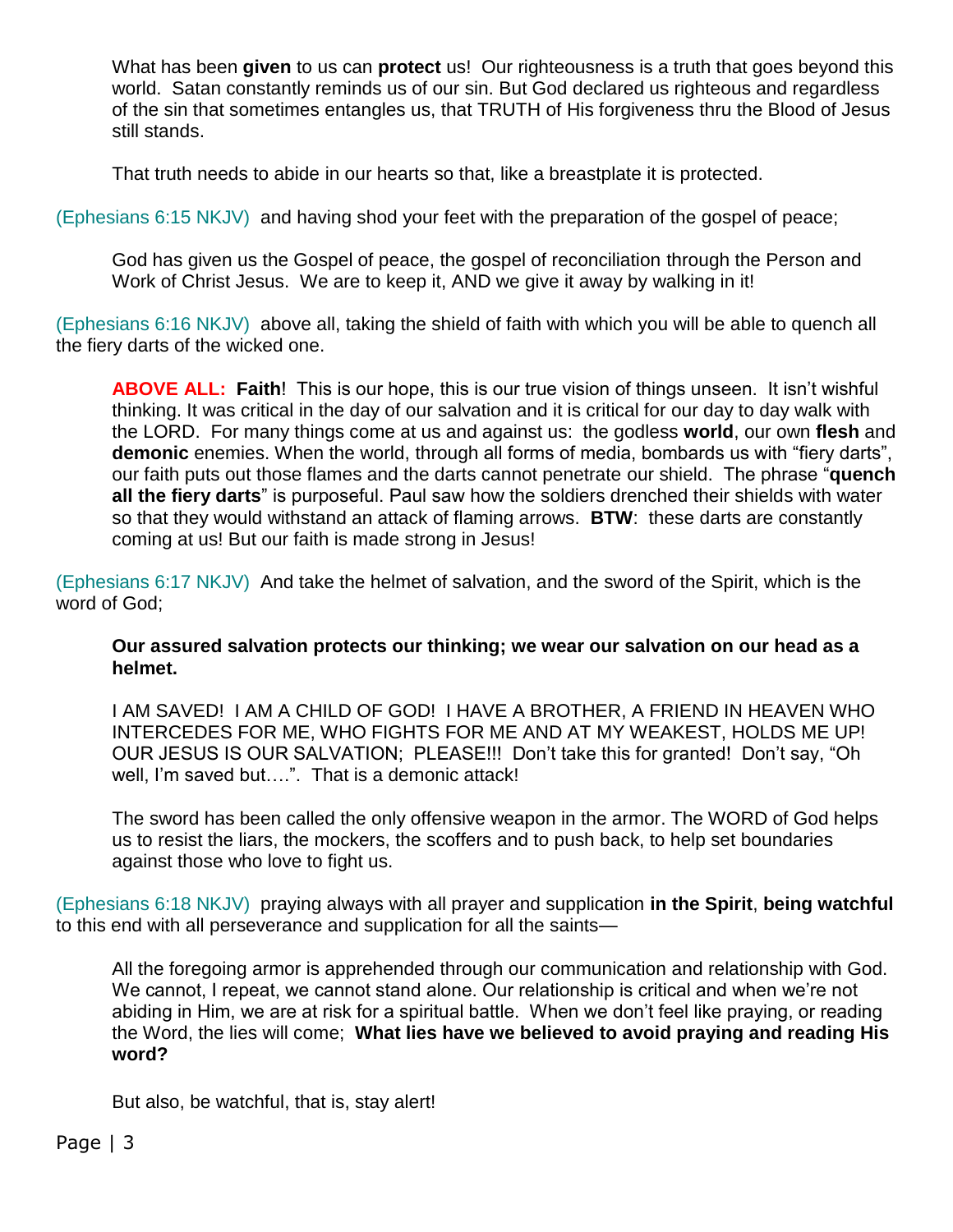1 Peter 5:6-9 NKJV Therefore humble yourselves under the mighty hand of God, that He may exalt you in due time, (7) casting all your care upon Him, for He cares for you. (8) Be sober, be vigilant; because your adversary the devil walks about **like a roaring lion, seeking whom he may devour.** (9) **Resist him, steadfast in the faith, knowing that the same sufferings are experienced by your brotherhood in the world.**

We have a belt, a breastplate, a shield, shoes, helmet and a sword. How should I think of these in terms of spiritual warfare? I believe that all 6 of these are symbolic of Jesus, **I might even say "are Jesus".**

## **So, how do we battle?**

1 Samuel 17:45-47 NKJV Then David said to the Philistine, "You come to me with a sword, with a spear, and with a javelin. **But I come to you in the name of the LORD of hosts**, the God of the armies of Israel, whom you have defied. (46) This day **the LORD will** deliver you into my hand, and I will strike you and take your head from you. And this day I will give the carcasses of the camp of the Philistines to the birds of the air and the wild beasts of the earth, that **all the earth may know that there is a God in Israel.** (47) **Then all this assembly shall know that the LORD does not save with sword and spear; for the battle** *is* **the LORD's, and He will give you into our hands."**

2 Chronicles 20:14-17 NKJV (14) Then the Spirit of the LORD came upon Jahaziel the son of Zechariah, the son of Benaiah, the son of Jeiel, the son of Mattaniah, a Levite of the sons of Asaph, in the midst of the assembly. (15) And he said, "Listen, all you of Judah and you inhabitants of Jerusalem, and you, King Jehoshaphat! **Thus says the LORD to you: 'Do not be afraid nor dismayed because of this great multitude, for the battle** *is* **not yours, but God's.** (16) Tomorrow go down against them. They will surely come up by the Ascent of Ziz, and you will find them at the end of the brook before the Wilderness of Jeruel. (17) You will not *need* to fight in this *battle.* **Position yourselves, stand still and see the salvation of the LORD, who is with you**, O Judah and Jerusalem!' Do not fear or be dismayed; tomorrow **go out against them, for the LORD** *is* **with you."**

With David and King Jehoshaphat, it was the LORD's battle fought through men who were obedient to the call. It was the LORD's battle because only the LORD will be glorified!

The same goes for us, the Battle is the LORD's and nothing can come against Him. But in our pride or ignorance, we believe that the battle is ours to fight. Our only fight is to STAND on the truth of Jesus and let Him do the rest. We may be called upon to speak the Word, which is why we need to keep close to our LORD of hosts, in prayer and His Word.

## **Let's look at the armor as Jesus:**

**Jesus is the belt and the belt is TRUTH**. Not a truth, more than the truth, but He IS TRUTH. He cannot lie; He cannot ever forsake you or leave you for He promised that He would be with us unto the end. The TRUTH of Jesus is the belt that keeps us tied to our Savior and keeps us in step with His desires for us. As long as we are in the TRUTH, we are safe. The father of lies cannot win

Page | 4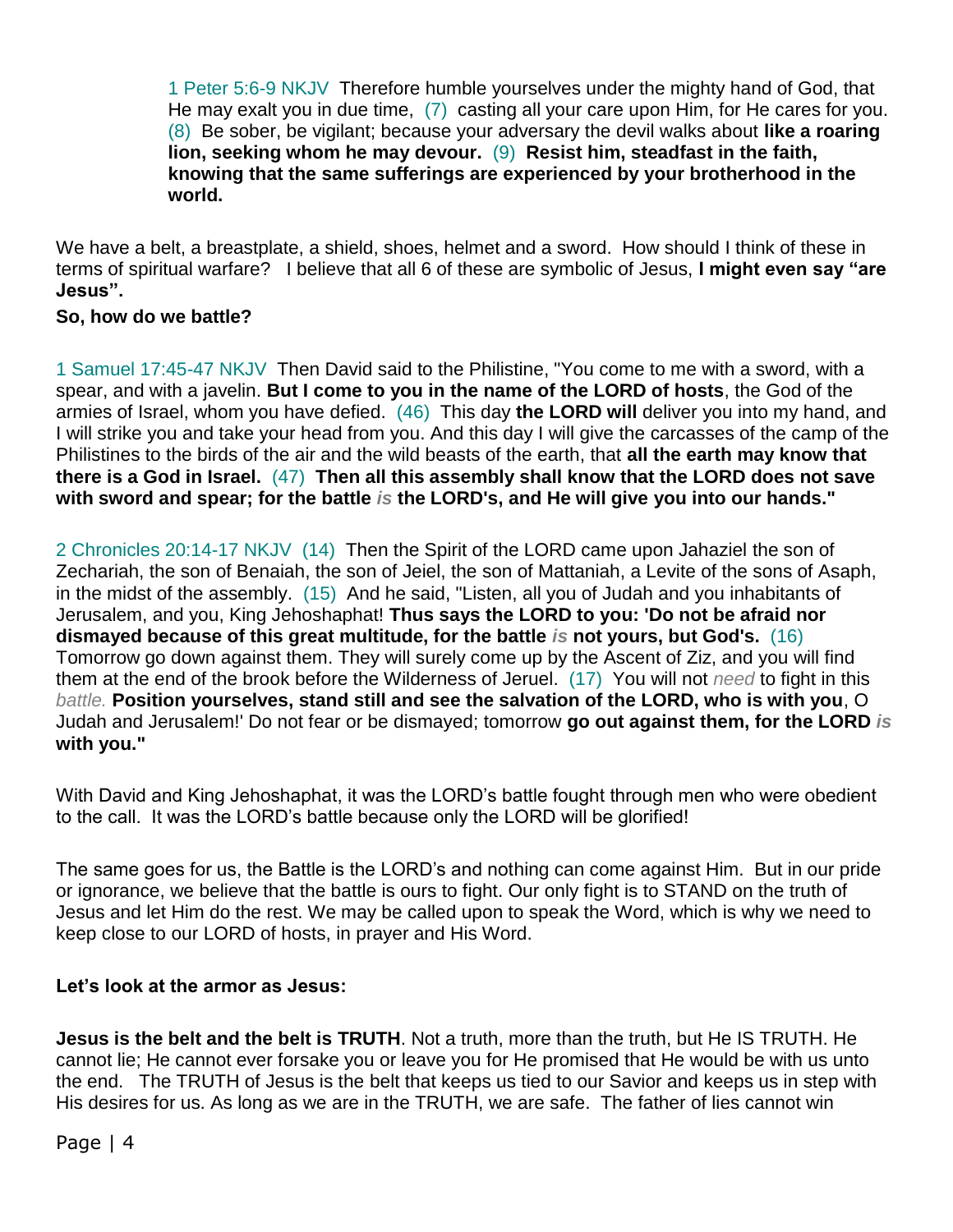against TRUTH.

2 Corinthians 1:20 NKJV (20) For all the promises of God in Him *are* Yes, and in Him Amen, to the glory of God through us.

**Jesus is the breastplate**; He guards our hearts. He created us; He gave us life and even everlasting life. He knows our hearts, our innermost thoughts. And when He ascending to heaven, He fulfilled a marvelous promise:

2 Corinthians 1:21-22 NKJV (21) Now He who **establishes** us with you in Christ and has **anointed** us *is* God, (22) who also has **sealed** us and given us **the Spirit in our hearts as a guarantee.**

So, our hearts are protected by the Spirit of Christ. Could we ask for anything more?

Proverbs 4:23 NLT Guard your heart above all else, for it determines the course of your life.

We guard our hearts by allowing Jesus to keep it

**Jesus is our faith; His faith is our shield against the lies of the devil.** But He has given it to us to use. We must see all of life through the eyes of faith or we will crumble under the weight of what we see. We must allow the Spirit's Living Waters to flow into us and out of us. The fiery darts of the devil are no match for God's Living Waters.

**Jesus is our sandals by which we walk the paths set before us**. His gospel keeps us focused on Him; His gospel motivates us to want to share Him with others. His gospel sets us apart from the world, but it also allows us to walk in it.

**Jesus is our helmet of salvation;** it is by Him and Him alone that we are saved from eternal separation from God. Because we are saved, our thinking is made clear; Our salvation, wrought by the blood of Christ, even while we were despicable, sinful wretches, should not puff us up, but humble us and therefore our thoughts are heaven-ward and not earthly-bound (or in bondage to worldly ideas)

## **Jesus is our sword because Jesus is the WORD.**

John 1:1-5 NKJV In the beginning was the Word, and the Word was with God, and the Word was God. (2) He was in the beginning with God. (3) All things were made through Him, and without Him nothing was made that was made. (4) In Him was life, and the life was the light of men. (5) And the light shines in the darkness, and the darkness did not comprehend it.

Hebrews 4:12 NKJV For the word of God *is* living and powerful, and sharper than any twoedged sword, piercing even to the division of soul and spirit, and of joints and marrow, and is a

Page | 5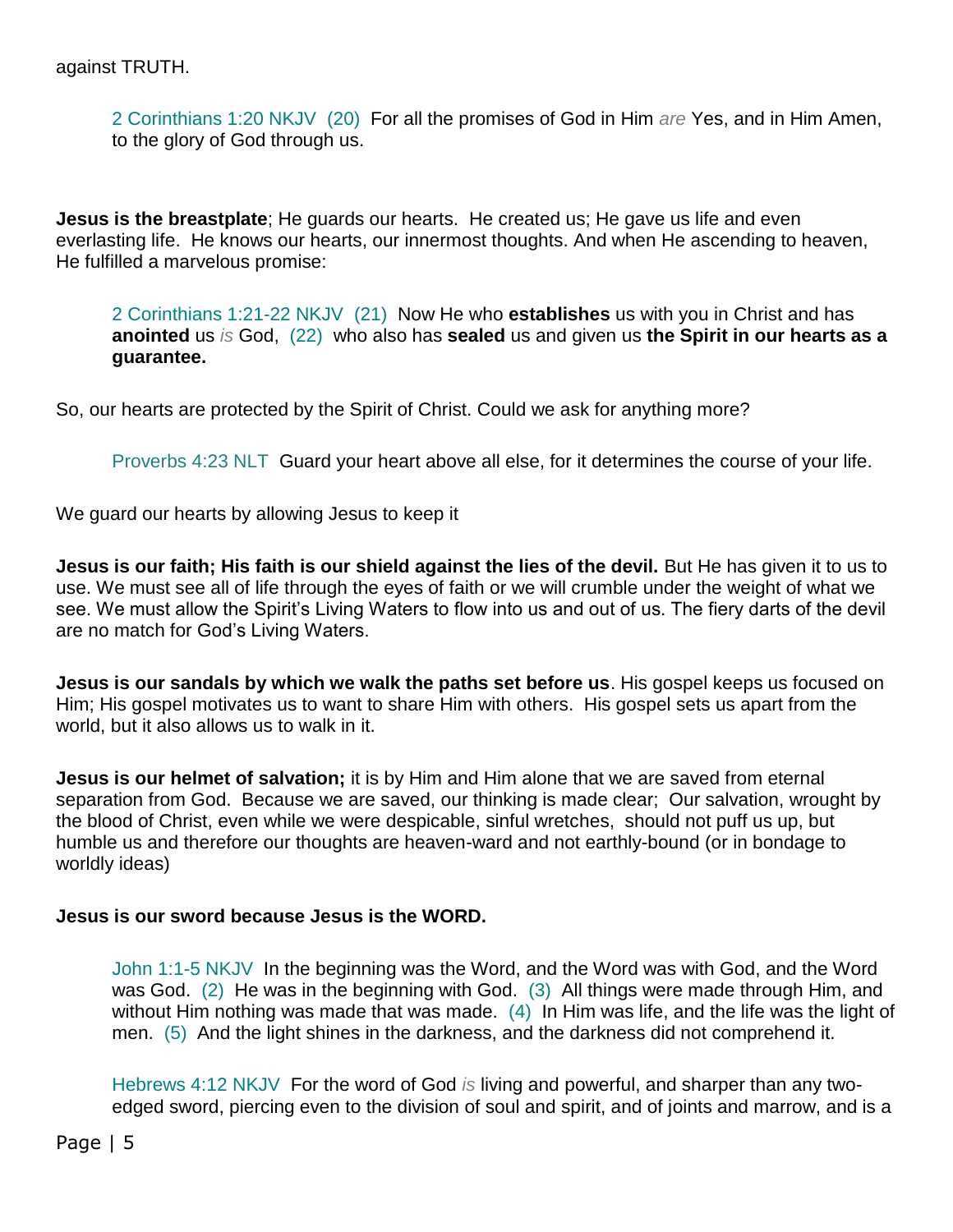discerner of the thoughts and intents of the heart.

Revelation 19:11-16 NKJV (11) Now I saw heaven opened, and behold, a white horse. And He who sat on him *was* called Faithful and True, and in righteousness He judges and makes war. (12) His eyes *were* like a flame of fire, and on His head *were* many crowns. He had a name written that no one knew except Himself. (13) **He** *was* **clothed with a robe dipped in blood, and His name is called The Word of God**. (14) And the armies in heaven, clothed in fine linen, white and clean, followed Him on white horses. (15) Now out of His mouth goes a sharp sword, that with it He should strike the nations. And He Himself will rule them with a rod of iron. He Himself treads the winepress of the fierceness and wrath of Almighty God. (16) And He has on *His* robe and on His thigh a name written: KING OF KINGS AND LORD OF LORDS.

I believe we should **NOT** focus on the armor **nor** should we focus on the devil and his schemes; I believe our focus needs to be on Jesus and Jesus alone. When you think on Him, the truth will set you free; your eternal salvation is guaranteed; we have our shoes ready for the straight and narrow paths of His choosing; your thoughts of Him and His Words will help us to fight the lies and temptations that our enemy throws our way. Focusing on Him will allow us to stand firm. His faith, His joy, His heart towards us is the basis for our faith in this Promise-Keeping Savior!

Don't concern yourselves with any failure, or anytime you are pushed over into the mud; Look up to Jesus and you will jump up and stand once again!

Let me get even more specific: the battle is spiritual but is seen and experienced in the natural:

The battle is begins in the dark but our armor is light! Listen to what Paul taught the readers of the Letter to the Romans:

Romans 13:12-14 NKJV The night is far spent, the day is at hand. Therefore let us cast off the works of darkness, and **let us put on the armor of light**. (13) Let us walk properly, as in the day, not in revelry and drunkenness, not in lewdness and lust, not in strife and envy. (14) **But put on the Lord Jesus Christ,** and make no provision for the flesh, to *fulfill its* lusts.

And again, to the believers in Colossae:

Colossians 3:5-9 NKJV Therefore put to death your members which are on the earth: fornication, uncleanness, passion, evil desire, and covetousness, which is idolatry. (6) Because of these things the wrath of God is coming upon the sons of disobedience, (7) in which you yourselves once walked when you lived in them. (8) But now you yourselves are **to put off all these:** anger, wrath, malice, blasphemy, filthy language out of your mouth. (9) Do not lie to one another, since you have put off the old man with his deeds,

The devil lies; Our flesh lusts and we sometimes do that which is evil in the eyes of God. For example, I still have to fight against the flesh and the lies so that I keep my eyes pure.